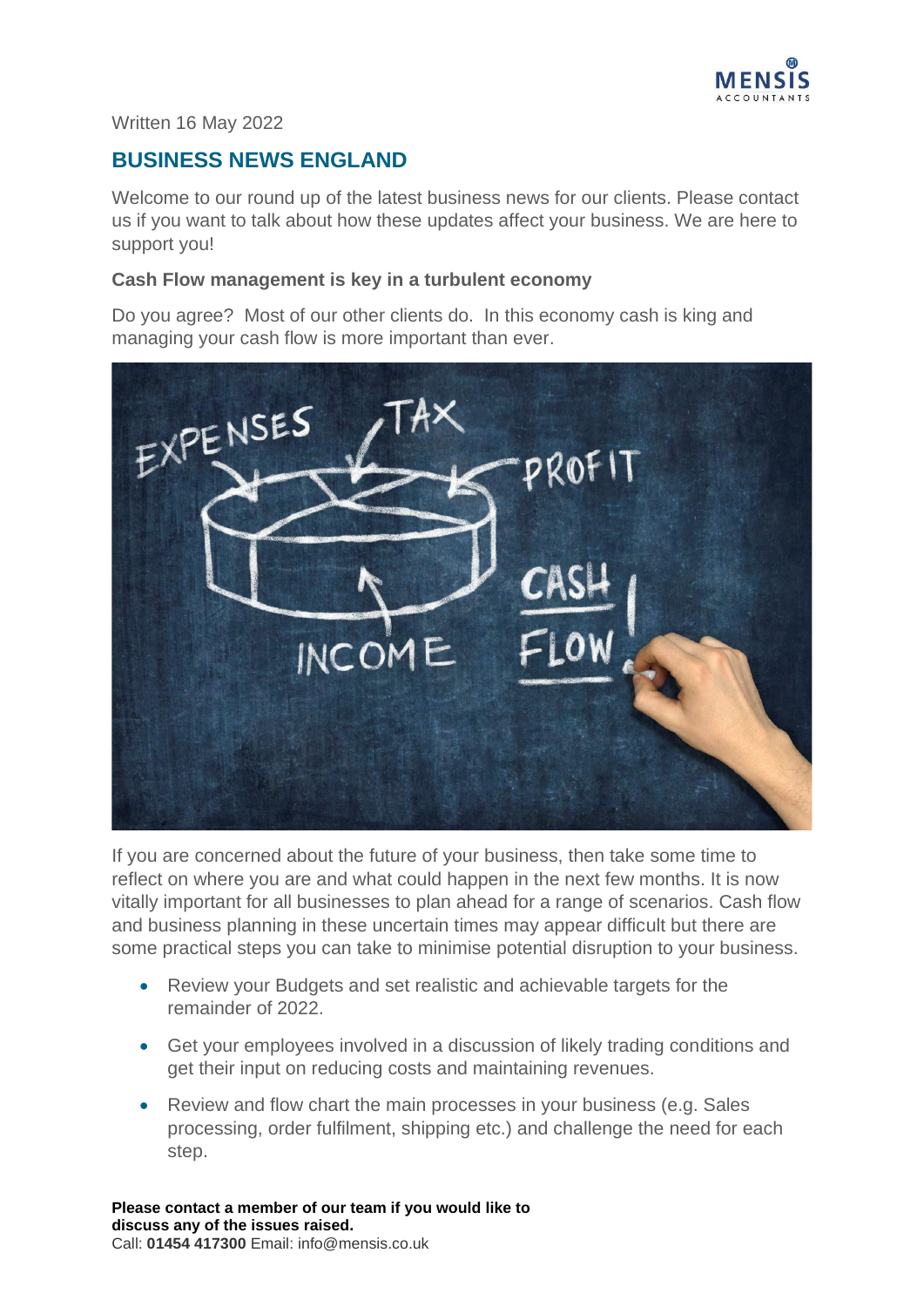- Put extra effort into making sure your relationships with your customers are solid.
- Review your list of products and services and eliminate those that are unprofitable or not core products/services.
- Pull everyone together and explain the business strategy and get their buy-in.

We specialise in helping our clients manage their cash flow. We do this by preparing and updating detailed cash flow forecasts, using the latest and most powerful software. We can also help you negotiate or renegotiate overdraft facilities and find specific funding to help you grow!

Please talk to us about cash flow planning for the next few months, we can help with a template so you can do this yourself or work together to produce estimates for a variety of scenarios.

### **Queen's Speech 2022**

Prince Charles, standing in for the Queen, delivered her speech to both Houses of Parliament last week. The speech highlighted some of the 38 laws that ministers intend to pass in the coming year. This number includes some bills carried over from the previous session of Parliament, which ended last month.



Prince Charles outlined that it was the governments priority to grow and strengthen the economy and help ease the cost of living for families. Critics have argued the government is not doing enough to help struggling families as inflation soars.

Some of the main business points include: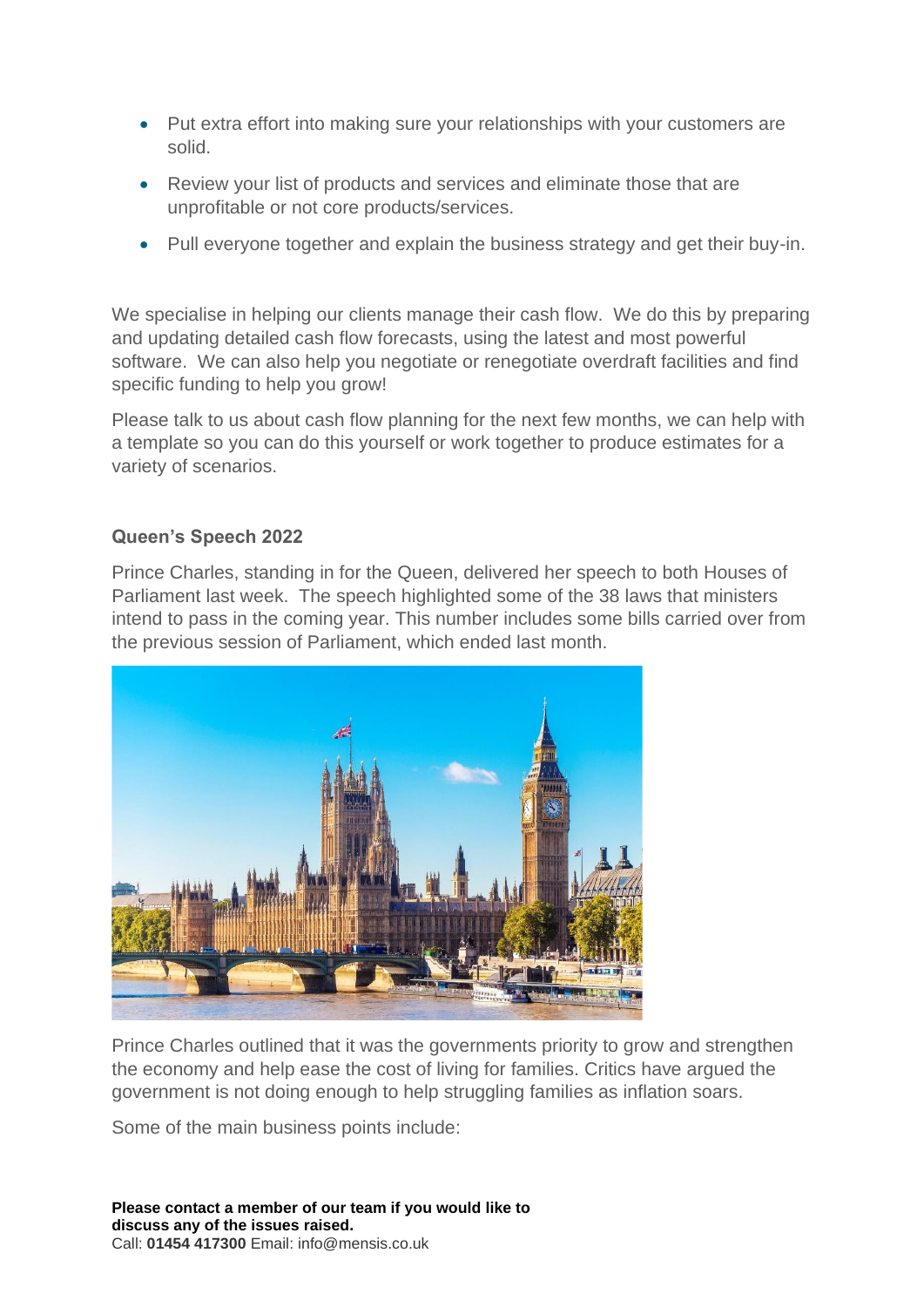- The Brexit Freedoms Bill which will give ministers the power to change current EU laws;
- A Levelling up and Regeneration Bill to give councils new planning and redevelopment powers;
- Changes to business rates;
- The new UK Infrastructure Bank, a body designed to increase financing of infrastructure projects;
- An online safety Bill to improve regulation of content appearing on the internet;
- A Data Reform Bill to replace EU rules on data protection;
- The Electronic Trade Documents Bill to enable more digitisation of traderelated paperwork;
- An extension of 5G mobile coverage and new safety standards for digital devices;
- A draft Digital Markets, Competition and Consumer Bill to tackle fake consumer reviews and boost competition;
- An Economic Crime and Corporate Transparency Bill will strengthen the investigatory powers of Companies House and aim to increase corporate transparency;
- A Financial Services and Markets Bill will aim to simplify EU rules governing the sector; and
- The Procurement Bill will replace EU rules on how the government buys services from the private sector.

The new Financial Services and Markets Bill, announced in the Queen's Speech, will support consumers by protecting access to cash. It will ensure the continued availability of withdrawal and deposit facilities across the UK, and that the country's cash infrastructure is sustainable for the long term.

The Bill will also enable the Payment Systems Regulator to require banks to reimburse authorised push payment (APP) scam losses, totalling hundreds of millions of pounds each year. This will ensure victims are not left paying for fraud through no fault of their own.

We will keep you updated over the next few months of business-related developments and once legislation is passed we will ensure you get the information you need if these changes affect you.

See: [Queen's Speech 2022 -](https://www.gov.uk/government/speeches/queens-speech-2022) GOV.UK (www.gov.uk)

# **Support for High Energy use Businesses extended**

High energy usage businesses, such as steel and paper manufacturers, are set to receive further support for electricity costs as the UK government has confirmed details of the Energy Intensive Industries (EII) compensation scheme.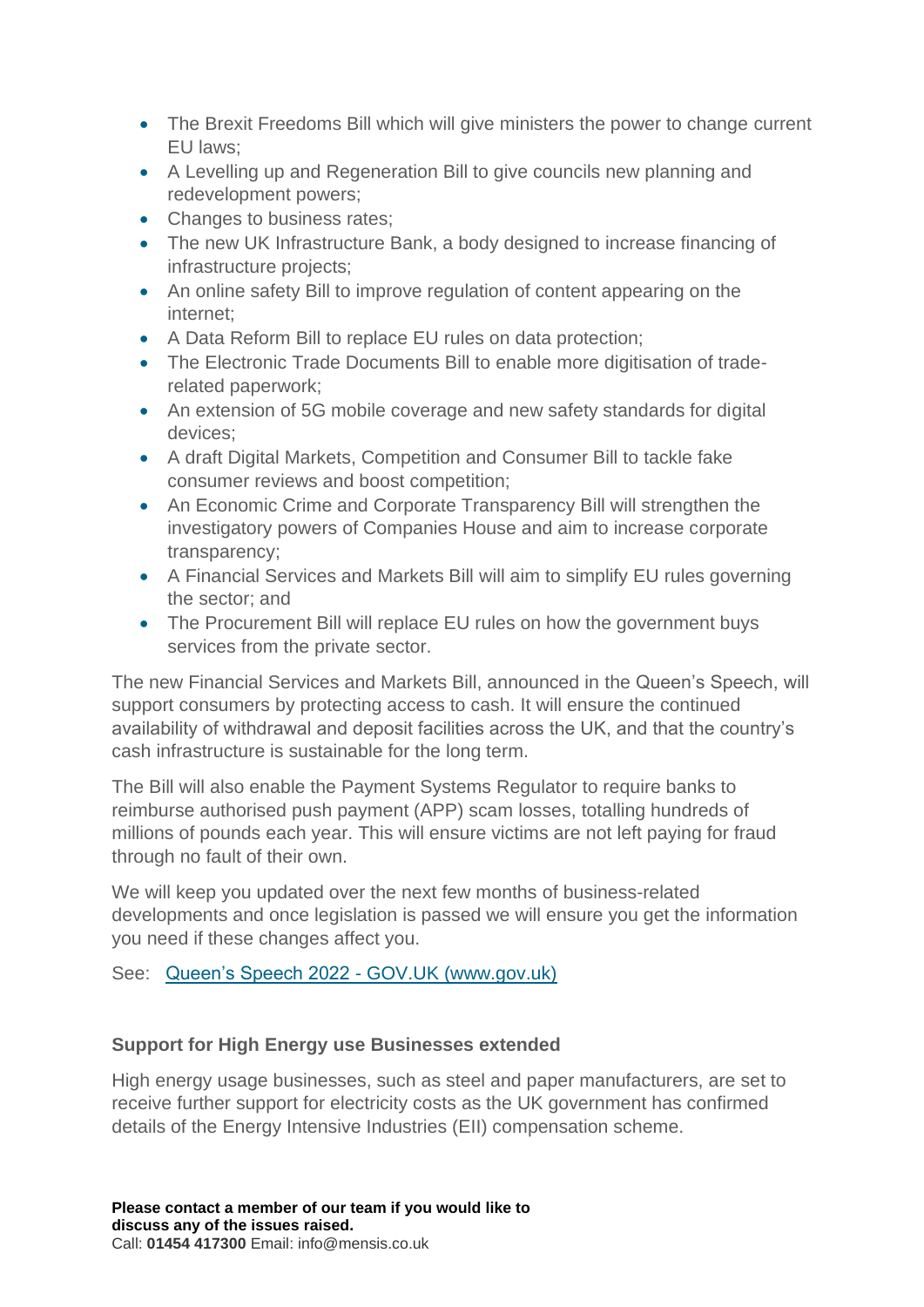The scheme will be extended for a further 3 years and its budget will be more than doubled.

The scheme provides businesses with relief for the costs of the UK Emissions Trading Scheme (ETS) and Carbon Price Support mechanism in their electricity bills, recognising that UK industrial electricity prices are higher than those of other countries. The scheme will now also provide support for companies that manufacture batteries for electric vehicles.

See: [High energy usage businesses to benefit from further government support -](https://www.gov.uk/government/news/high-energy-usage-businesses-to-benefit-from-further-government-support) [GOV.UK \(www.gov.uk\)](https://www.gov.uk/government/news/high-energy-usage-businesses-to-benefit-from-further-government-support)

## **Eurostars funding webinar and brokerage event**

Eurostars is the largest international funding programme for small and medium-sized businesses wishing to collaborate on research and development (R&D) projects that create innovative products, processes or services for commercialisation.

The Enterprise Europe Network (EEN) in partnership with the Eureka National Project Coordinators (NPC) in Ireland, UK & Northern Ireland, Spain, Iceland, Denmark and Netherlands invite you to participate in an international online partnering event on Eurostars on Wednesday  $8<sup>th</sup>$  June @ 09:00 Dublin Ireland time (10:00 CET time).

Businesses are offered an opportunity to register their interest in attending this free, two-hour long virtual event to:

- discover what Eurostars is about
- hear about the latest call for proposals closing on 15 September 2022
- find out why they should apply
- gain insights from the National Contact Points for Eurostars
- get a chance to network and forge winning partnerships of the future

The programme will include presentations from the Eurostars Project Officers from each of the participating countries and a case study.

The brokerage event will allow you to extend your international network and create strategic partnerships through scheduled virtual one-to-one meetings. Participants will also have the opportunity to meet with representatives from their national Eurostars office and the Enterprise Europe Network.

See: [Eurostars Funding Webinar & Brokerage Event -](https://eurostars-webinar-brokerage-event.b2match.io/home) June 2022 - Home [\(b2match.io\)](https://eurostars-webinar-brokerage-event.b2match.io/home)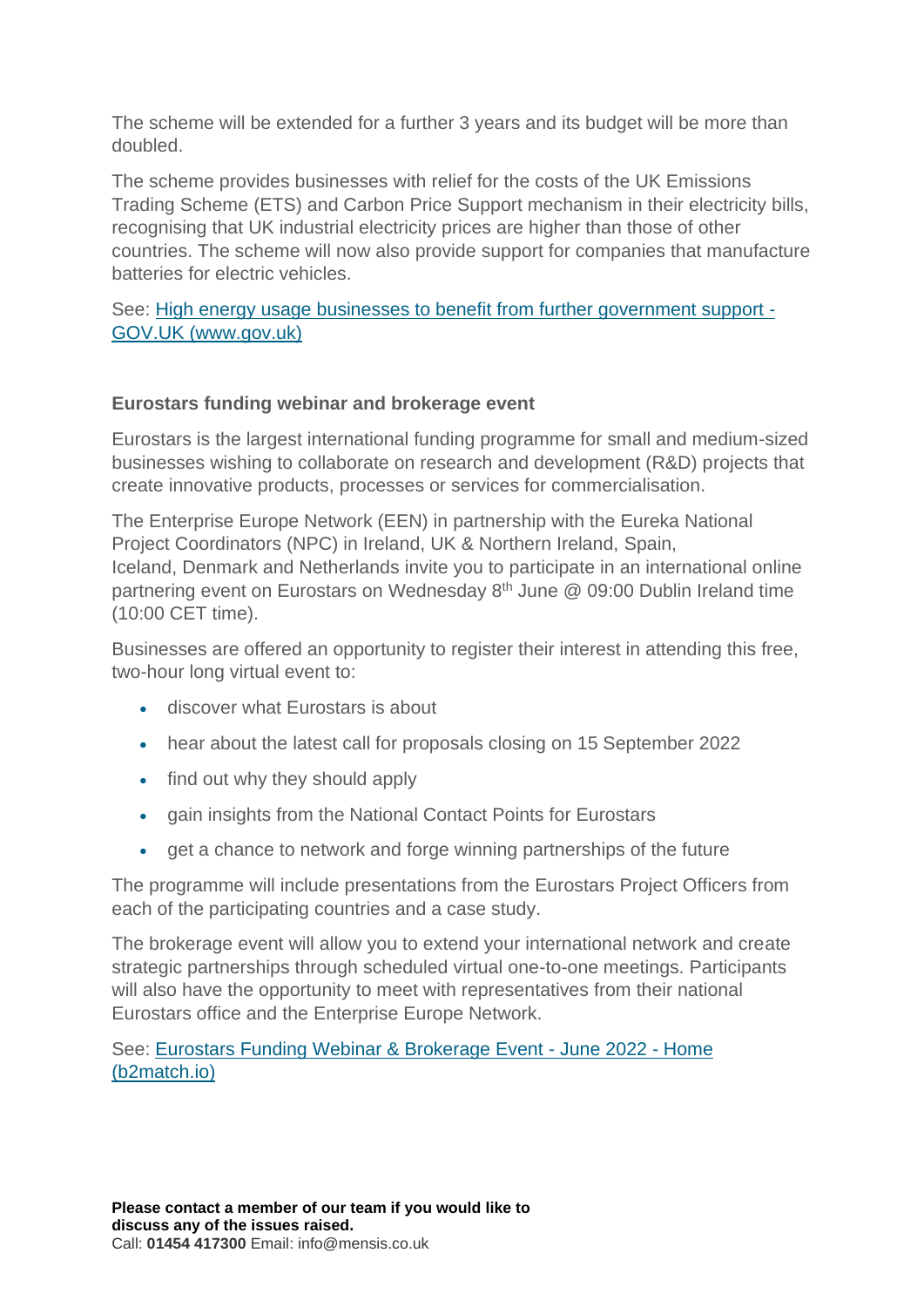## **Treasury Starts Conversation to Reform UK Capital Allowance Regime**

A publication aiming to kickstart a conversation with businesses about how to reform the UK's capital allowances regime was published earlier this month.

The publication sets out how firms can work with the government on capital allowances to help foster a new culture of enterprise and growth in the UK, with responses requested by 1 July 2022.

The UK has a long-standing issue with productivity and one of the key underlying causes is a lack of capital investment.

According to OECD data, companies invest just 10% of GDP each year, compared with 14% in our competitor countries – our tax system doesn't reward investment as much as other countries do.

The Spring Statement set out some illustrations of the types of changes government could make to the current capital allowances regime. This new guidance delves into those options in further detail, which includes:

- increasing the permanent level of the Annual Investment Allowance
- increasing the rates of Writing Down Allowances
- introducing general First-Year Allowances (FYAs) for qualifying expenditure on plant and machinery
- introducing an additional FYA
- introducing permanent full expensing

While some business organisations have called for full expensing to be introduced following the super-deduction, this could cost over £11 billion a year. The government is keen to hear views as to whether that would be well targeted if funding is available, and if it isn't available, how to best target their approach.

See: [Treasury Starts Conversation to Reform UK Capital Allowance Regime -](https://www.gov.uk/government/news/treasury-starts-conversation-to-reform-uk-capital-allowance-regime) [GOV.UK \(www.gov.uk\)](https://www.gov.uk/government/news/treasury-starts-conversation-to-reform-uk-capital-allowance-regime)

### **Chancellor committed to encouraging capex spending**

Here is a summary of the main tax breaks for capital expenditure that are currently available: -

- 130% relief for investment by limited companies in new plant and machinery that would normally be dealt with in the general pool
- 100% relief for investment in new and used plant and machinery by all businesses but limited to the first £1 million
- 50% relief for investment by limited companies in new plant and machinery that would normally be dealt with in the special rate pool (typically fixtures in buildings and long-life assets)

**Please contact a member of our team if you would like to discuss any of the issues raised.**  Call: **01454 417300** Email: info@mensis.co.uk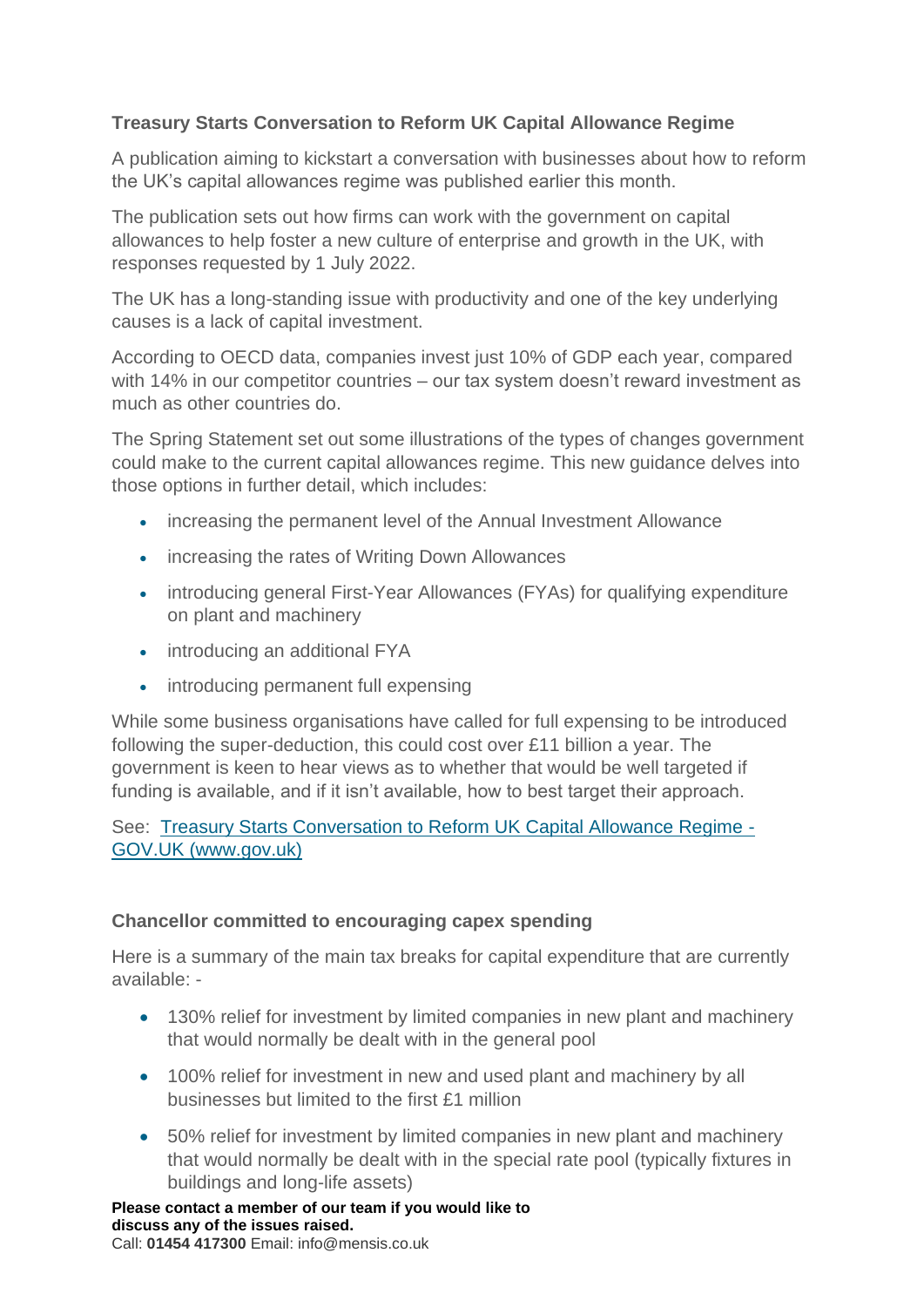- 18% writing down allowance for plant and machinery in the general pool
- 6% writing down allowance for plant and machinery in the special rate pool
- 3% straight line write off for expenditure on the construction or refurbishment of commercial buildings.

Some of these generous tax breaks may continue beyond 31 March 2023. We await further announcements – probably in the Autumn Budget. Please talk to us about capital spending and planning ahead of the Budget.

## **Export package launched to promote UK seafood overseas**

The UK Government has announced a £1 million package to boost seafood exports and promote the industry's high-quality produce overseas.

The package will target growing overseas markets and provide new export opportunities for the UK fishing industry and seafood sector following the departure from the European Union.

Global exports of UK seafood amounted to over £1.6 billion in 2021, with salmon the UK's fourth top food and drink product exported in 2021, totalling around £730 million.

See: [Export package launched to promote world-class UK seafood overseas -](https://www.gov.uk/government/news/export-package-launched-to-promote-world-class-uk-seafood-overseas) [GOV.UK \(www.gov.uk\)](https://www.gov.uk/government/news/export-package-launched-to-promote-world-class-uk-seafood-overseas)

## **UK Government sets out plans for how tech regulator will tackle dominance of major firms**

Small businesses will be protected from predatory practices and consumers will get more choice and control over their online experiences as the government sets out its final vision for how the new digital markets regulator will boost competition to drive economic growth and innovation.

The majority of UK companies now rely on powerful tech firms to ensure customers find their business online. These firms control key online gateways for millions of internet users and give preference to their own apps and browsers. They are also able to set their own prices for the online services they provide businesses without challenge, which can be passed on to consumers.

The impact of weakened competition is stark – the Competition and Markets Authority estimates that Google and Facebook made excess UK profits of £2.4 billion in 2018 alone – harming consumers through higher prices.

In response to its consultation issued last year, the government has set out its plans to give statutory powers for the Digital Markets Unit (DMU) to allow it to enforce procompetition rules and rebalance the relationship tech giants have with consumers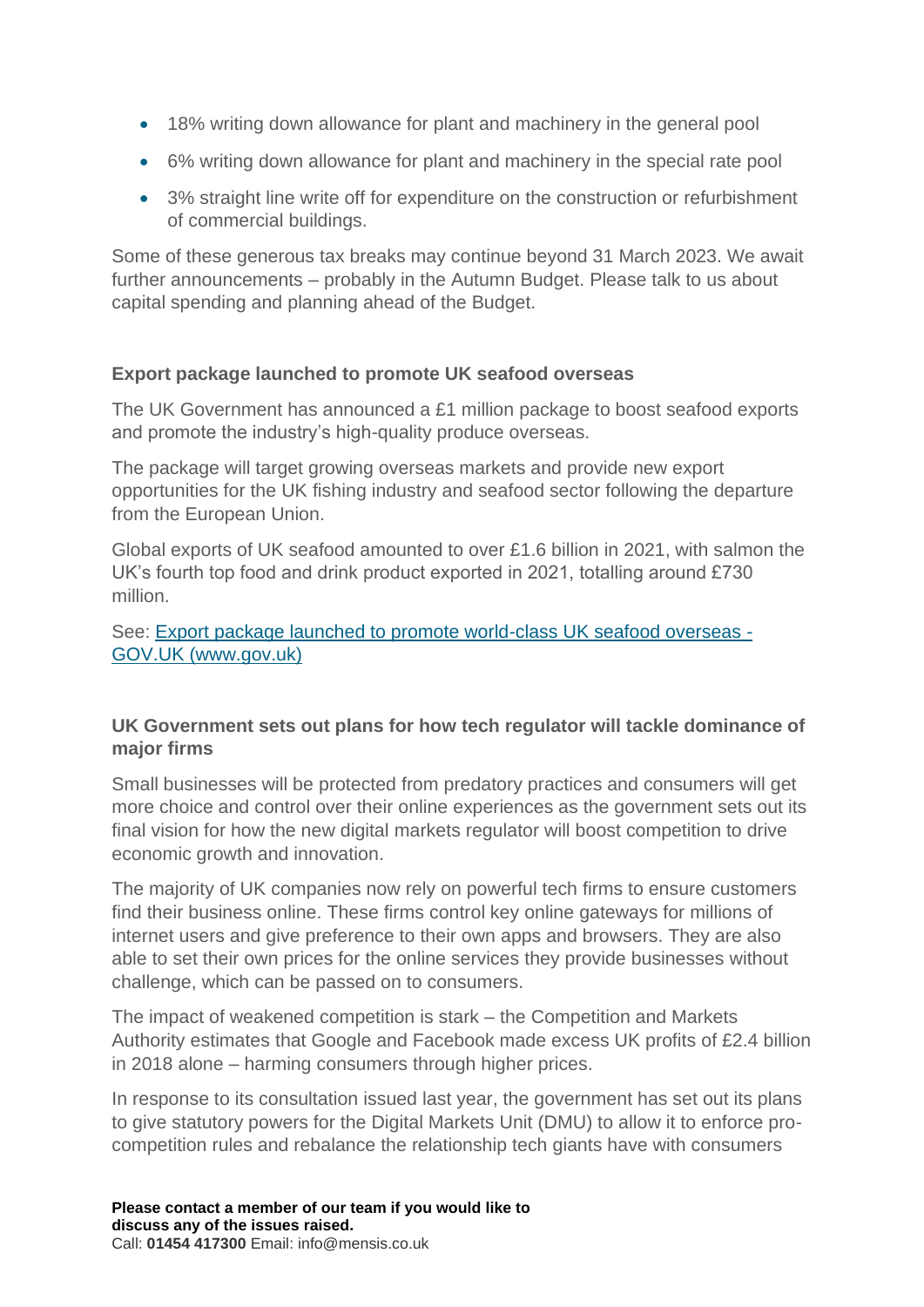and businesses, so they are better protected from unfair practices. The DMU is a new watchdog to make sure tech companies don't abuse their market power.

The proposals aim to make it easier for people to switch between Apple iOS and Android phones or between social media accounts without losing their data and messages. Smartphone users could get more choice of which search engines they have access to, more choice of social media platforms as new entrants enter the market, and more control over how their data is used by companies.

It is hoped UK small and medium-size businesses will get a better deal from the big tech firms which they rely on to trade online. Tech firms could need to warn smaller firms about changes to their algorithms which drive traffic and revenues.

The measures will also make sure news publishers are able to monetise their online news content and be paid fairly for it, with the DMU given the power to step in to solve pricing disputes between news outlets and platforms. App developers would be able to sell their apps on fairer and more transparent terms.

The government will introduce legislation to put the Digital Markets Unit on a statutory footing in due course.

### See: [Government sets out plans for how tech regulator will tackle dominance of](https://www.gov.uk/government/news/government-sets-out-plans-for-how-tech-regulator-will-tackle-dominance-of-major-firms)  major firms - [GOV.UK \(www.gov.uk\)](https://www.gov.uk/government/news/government-sets-out-plans-for-how-tech-regulator-will-tackle-dominance-of-major-firms)

### **Live music and touring industry specialist hauliers to move more freely between countries**

Hauliers serving music concerts, sports and cultural events will be able to move their vehicles freely between Great Britain and the EU thanks to [new measures for the](https://www.gov.uk/government/consultations/cultural-events-road-haulage-temporary-transfer-of-vehicles-between-operator-licences-for-cross-border-tours)  [haulage sector](https://www.gov.uk/government/consultations/cultural-events-road-haulage-temporary-transfer-of-vehicles-between-operator-licences-for-cross-border-tours) announced earlier this month.

Designed in consultation with the live music, performing arts and sports sectors, the new dual registration measure is expected to come into force from late summer 2022. It will apply to specialist hauliers that transport equipment for cultural events, such as concert tours or sports events.

Dual registration will mean drivers with an established base in Great Britain and in another country outside of the UK will be able to transfer their vehicle between both operator licences without the need to change vehicles, have their journeys limited or pay Vehicle Excise Duty in Great Britain. 

See: [Major boost for live music and touring industry specialist hauliers to move more](https://www.gov.uk/government/news/major-boost-for-live-music-and-touring-industry-specialist-hauliers-to-move-more-freely-between-countries)  [freely between countries -](https://www.gov.uk/government/news/major-boost-for-live-music-and-touring-industry-specialist-hauliers-to-move-more-freely-between-countries) GOV.UK (www.gov.uk)

#### **Payments brought forward to help farmers with cashflow**

The Government has announced further steps to support farmers with cost pressures caused by demand and instability seen across the globe. Under the latest